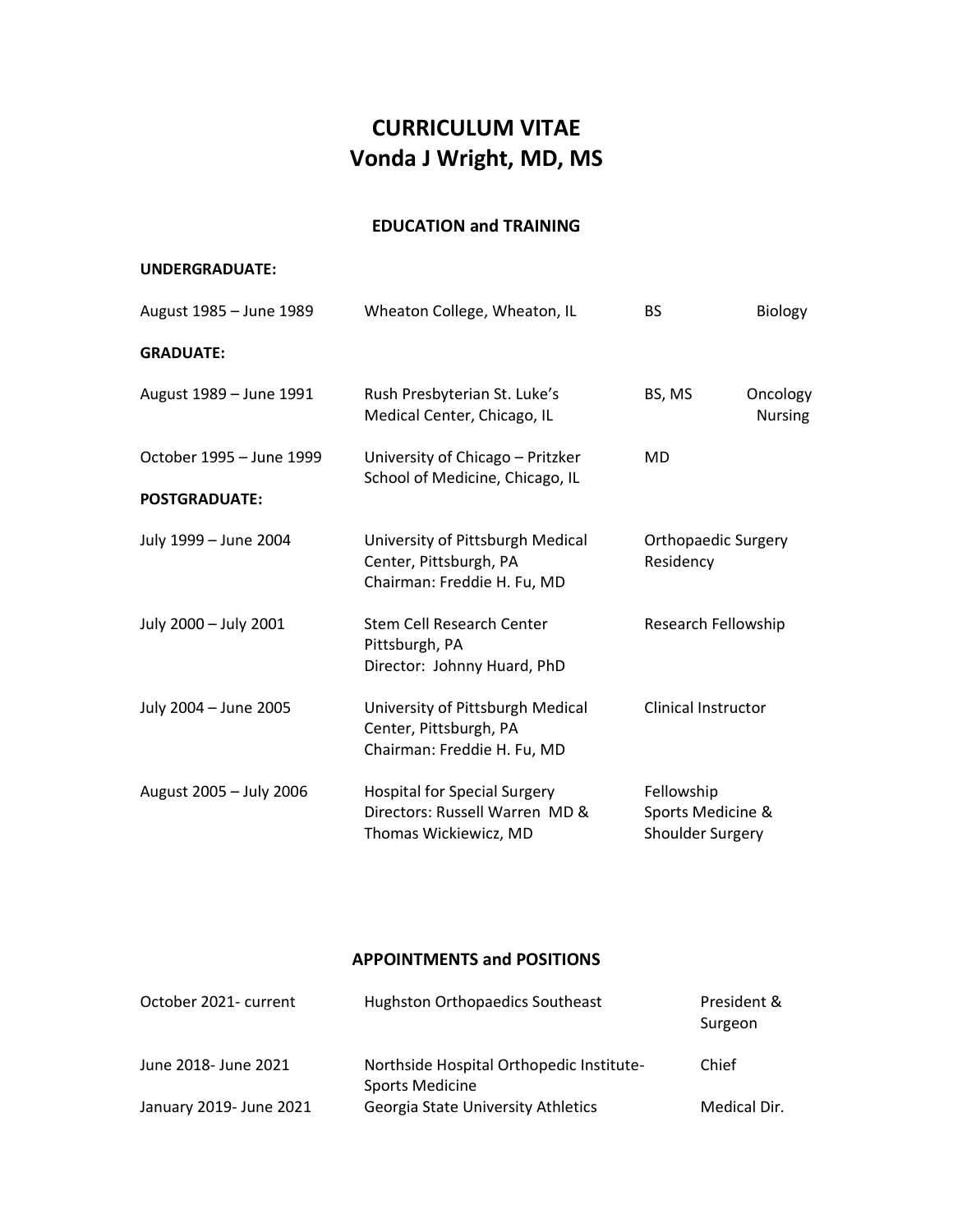| August 2018- June 2021  | <b>Atlanta Ballet Theatre</b>                                                                                                                                                               | <b>Team Physician</b>  |
|-------------------------|---------------------------------------------------------------------------------------------------------------------------------------------------------------------------------------------|------------------------|
| February 2016-Present   | World Rugby 7's & 10's                                                                                                                                                                      | Match MD               |
| March 2013- June 2018   | <b>UPMC Lemieux Sports Complex</b><br>UPMC, Pittsburgh PA                                                                                                                                   | Medical<br>Director    |
| August 2006 - June 2018 | University of Pittsburgh<br>Department of Orthopaedic Surgery<br>Pittsburgh, PA                                                                                                             | Associate<br>Professor |
| July 2006 - June 2018   | Performance and Research<br><b>Initiative for Masters Athletes</b><br>(PRIMA), UPMC<br>Pittsburgh, PA                                                                                       | Founding<br>Director   |
| July 2006 - June 2018   | Pittsburgh Ballet Theatre<br>University of Pittsburgh Olympic Sports-<br>Men's   Women's Soccer<br>Baseball   Softball<br>Women's Basketball<br>University of Pittsburgh Football (2006-10) | Lead Physician         |
| July 2016-2018          | Pittsburgh Triathlon & Adventure Race                                                                                                                                                       | Medical Dir.           |
| July 2006 - 2010        | <b>Clinical and Translational Research</b><br>Lab (CTRL), Stem Cell Research Center<br>University of Pittsburgh, Pittsburgh PA                                                              | Co-Director            |
| July 2005- August 2006  | University of Pittsburgh<br>Department of Orthopaedic Surgery<br>Pittsburgh, PA                                                                                                             | Clinical<br>Instructor |

# **CERTIFICATION and LICENSURE**

## **SPECIALTY CERTIFICATION:**

| Fellow – American Academy of Orthopaedic Surgery              | 2009 |
|---------------------------------------------------------------|------|
| Fellow - American Orthopaedic Society for Sports Medicine     | 2013 |
| Sub-specialty Certificate in Orthopaedic Sports Medicine-ABOS | 2013 |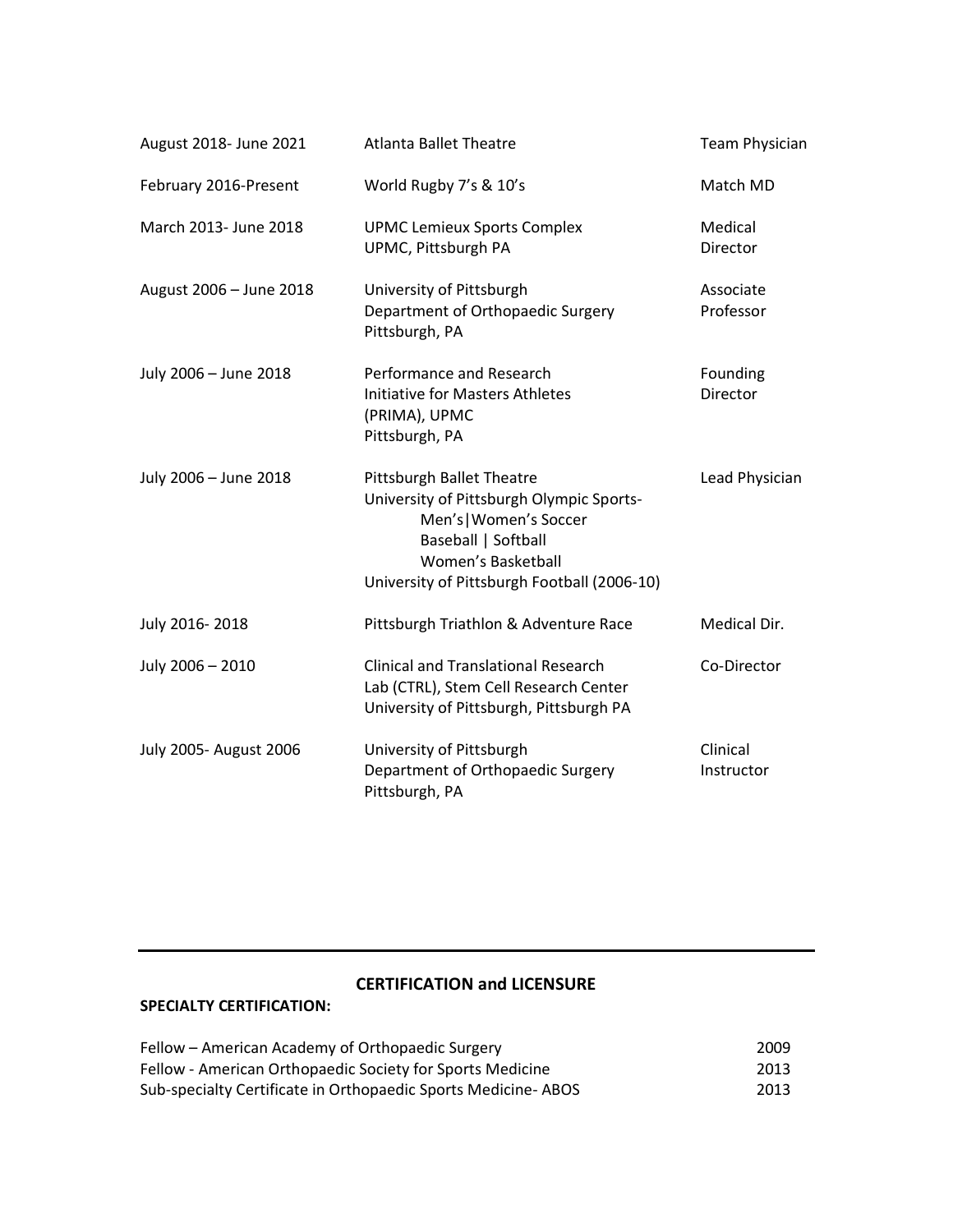## **MEDICAL LICENSURE:**

| Pennsylvania State Medical Board | 2003 |
|----------------------------------|------|
| Georgia State Medical Board      | 2018 |
| Florida State Medical Board      | 2021 |

# **MEMBERSHIP and SERVICE in PROFESSIONAL/SCIENTIFIC SOCIETIES**

| American Heart Association- Atlanta President               | 2020-2021    |
|-------------------------------------------------------------|--------------|
| American Orthopaedic Association Honor Society (AOA) Member | 2015-current |
| <b>AOA Finance Committee</b>                                | 2019-current |
| AOA Leadership Development Committee                        | 2016-2018    |
| American Academy of Orthopaedic Surgeons (AAOS) Member      | 2010-current |
| AAOS Communications Cabinet Member-At-Large                 | 2012-current |
| American Orthopaedic Society for Sports Medicine (AOSSM)    | 2013-current |
| AOSSM Education Committee (ICL sub-committee)               | 2013-2017    |
| <b>AOSSM Enduring Education Committee</b>                   | 2018-current |
| Arthroscopy Association of North America (AANA)             | 2020-current |
| <b>AANA Communications Committee</b>                        | 2021-current |
| AANA Diversity and Inclusion Committee                      | 2020-2021    |
| Ruth Jackson Society                                        | 2004         |
|                                                             |              |

## **HONORS**

| Atlanta Magazine 500 Most Influential People                             | 2021 |
|--------------------------------------------------------------------------|------|
| Atlanta Magazine 500 Most influential People                             | 2020 |
| Pittsburgh Opera Diamond Horseshoe Gala Chair                            | 2017 |
| Crohn's & Colitis Foundation of America "Women of Distinction" Award     | 2017 |
| Sojourner House Victorian Tea Honorary Chair                             | 2017 |
| Arthritis Foundation Bone Bash Doctor of the Year Award                  | 2015 |
| AOA (American Orthopaedic Association) Member Induction                  | 2014 |
| WISE (Women in Sports and Entertainment) Woman of the Year               | 2014 |
| <b>LHAS Doctor of Distinction Award</b>                                  | 2014 |
| Athena Award Nominee                                                     | 2014 |
| American Orthopaedic Association- Emerging Leader                        | 2014 |
| Athena Award Nominee                                                     | 2013 |
| Herodicus Society Traveling Fellowship                                   | 2006 |
| Philip D. Wilson Award, Hospital for Special Surgery                     | 2006 |
| Outstanding Clinical Paper, University of Pittsburgh, Department of      | 2005 |
| Orthopaedic Surgery, "Athletic performance as a biomarker of aging.      |      |
| Invited Participant: OREF/AOA Grant Writing Workshop                     | 2005 |
| American Academy of Orthopaedic Surgeons Clinician Scientist Development | 2004 |
| American Orthopaedic Association Zimmer Award for "Novel retroviral      | 2001 |
|                                                                          |      |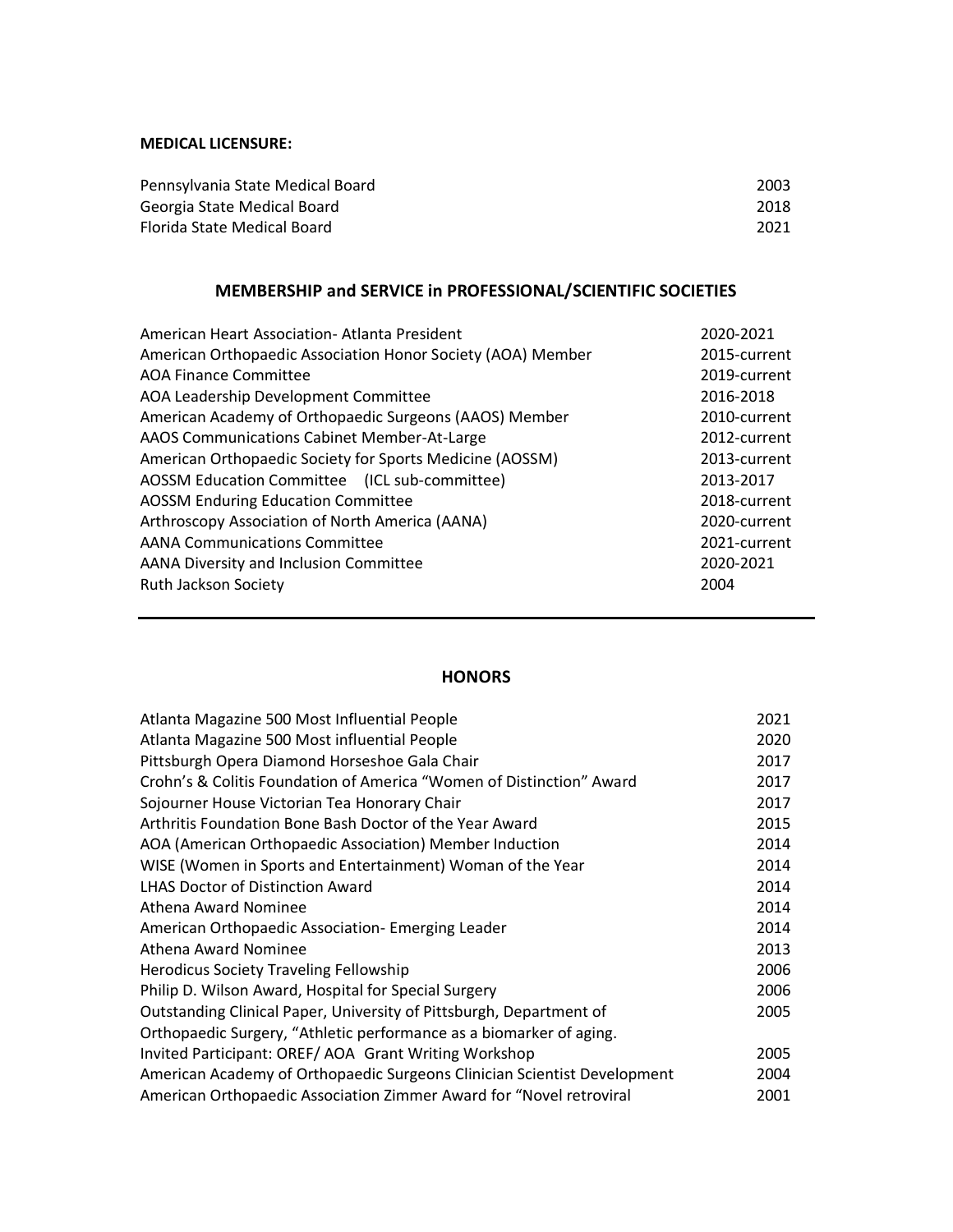| BMP4 transduced myogenic stem cells (MySC) induce bone growth in                  |      |
|-----------------------------------------------------------------------------------|------|
| Immunocompetent animals"                                                          |      |
| Orthopaedic Foot & Ankle Society: Roger Mann Award for Outstanding                | 1999 |
| Clinical Paper, "Determining the accuracy of retrospectively acquired pre-        |      |
| Operative clinical rating scores to asses outcomes after foot and ankle surgery   |      |
| American Society of Hematology Research Award, University of Chicago for          | 1996 |
| "Recruitment of tumor cells into cycle following split dose chemotherapy in first |      |
| relapse and high risk newly diagnosed acute myeloid leukemia"                     |      |
| Rush University Summa Cum Laude                                                   | 1991 |
| Helene Fuld Health Trust Scholar - International Oncology Fellowship              | 1991 |
| Rush University - Independence Foundation Scholarship x 3 years                   | 1989 |
| NSNA Scholarship - Graduate Education                                             | 1989 |
| Florence R. Carrier Health Trust - Medical Education Scholarship                  | 1985 |

#### **PUBLICATIONS**

#### **Peer-Refereed Articles**

- 1. **Wright V.,** McCrum C., Li H., Tranovich M., Huard J. **"**Significant chondrocyte viability is present in acetabular chondral flaps associated with FAI"American Journal of Sports Medicine 2017
- 2. Zhao E, Tranovich M, DeAngelo, R, Kontos, A, **Wright V.** Chronic Exercise preserves brain function in Masters Athletes when compared to sedentary counterparts. 2016 Phys Sportsmed.
- 3. Zhao E, Tranovich M, **Wright V.** The role of mobility as a protective factor of cognitive function in Aging Adults. Sports Health. 2013 Jan; 6(1): 63-68.
- 4. Wroblewski A, Amati F, Smiley M, Goodpaster B, **Wright V**. Chronic exercise preserves lean muscle mass in masters athletes. Phys Sportsmed. 2011 Sep; 39(3):172-178.
- 5. **Wright V**, Attia E, Bohnert K, Brown H, Bhargava M, Hannafin JA. Activation of MKK3/6, SAPK, and ATF-2/c-jun in ACL fibroblasts grown in 3 dimension collagen gels in response to application of cyclic strain. J Orthop Res. 2011 Mar; 29(3):397-402.
- 6. Martin D, Greco N, Klatt B, **Wright V**, Tashman, S. Model-based tracking of the hip: Implications for novel analysis of hip pathology. J Arthroplasty. 2011 Jan; 26(1):88-97.
- 7. Leigey D, Irrgang J, Francis K, Cohen P, **Wright V.** Participation in high-impact sports predicts bone mineral density in senior olympic athletes. 2009 Sports Health; 1(6): 508-513.
- 8. **Wright V,** Perricelli B. Age-related rates of performance decline in performance among elite senior athletes. Am J Sports Med. 2008 Mar; 36: 443-450.
- 9. Khan MH, **Wright VJ**, Prayson MJ. Ipsilateral intertrochanteric and pipkin fractures: an unusual case. Am J Orthop. 2007 Apr; 36(4):E53-E55.
- 10. **Wright V,** Zelle B, Prayson MJ. Bilateral sacroiliac joint dislocation without associated fracture or anterior pelvic ring injuries: A case report. J of Orthop Trauma. 2004; 18(9):634-637.
- 11. Peng H, **Wright V,**Usas A, Gearhart B, Shen H-C, Cummins J, Huard J. Synergistic enhancement of bone formation and healing by stem cells expressing VEGF and BMP4. Journal of Clin Invest. 2002 Sep; 110(2):751-759.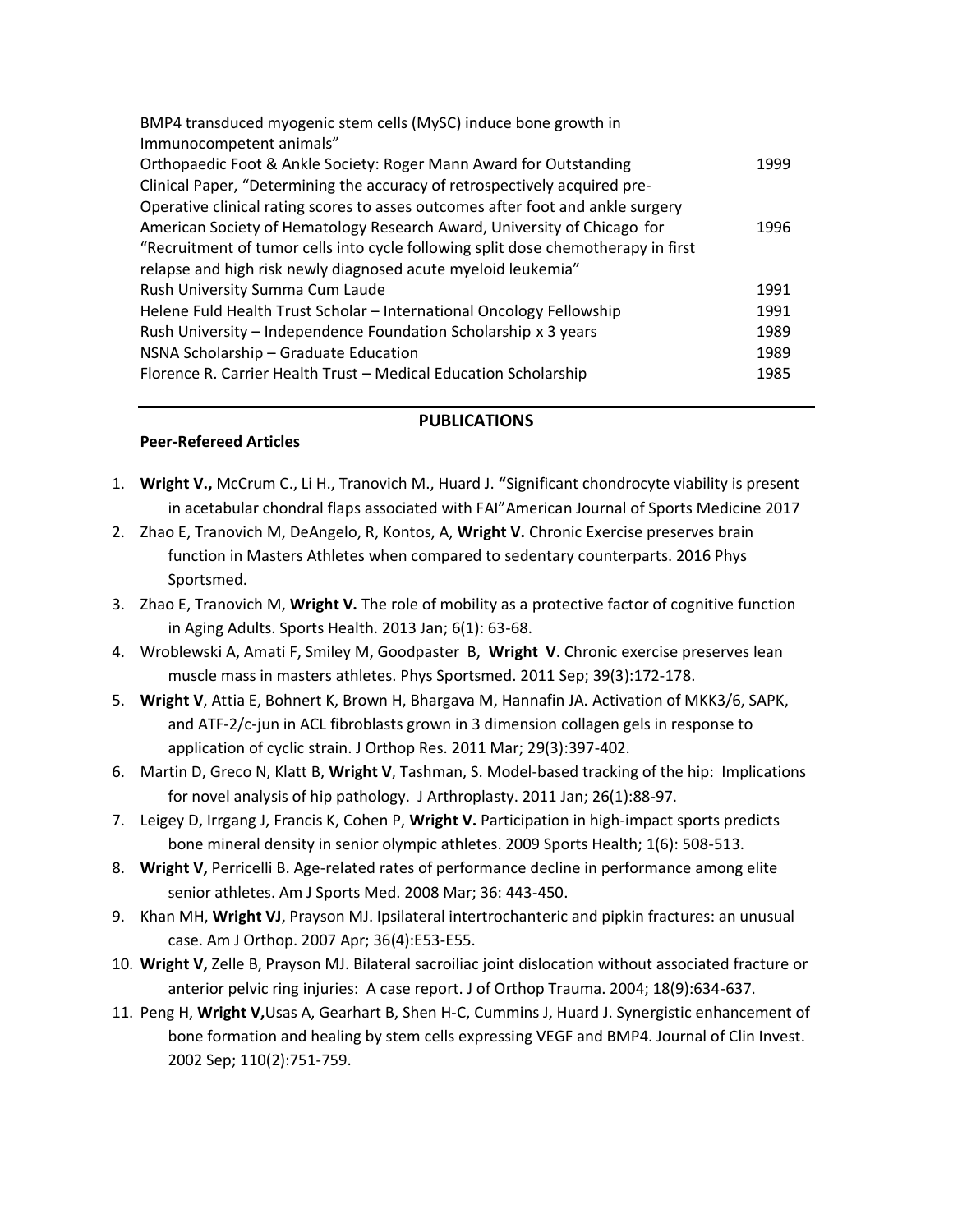- 12. **Wright V**, Peng H, Usas A, Cunningham J, Gearhart B, Huard, J.BMP4 expressing muscle derived stem cells differentiate into osteogenic lineage and increase bone healing in immunocompetent mice. MolTher 2002 Aug; 6(2):169-178.
- 13. Peng H, **Wright V,**Usas A, Gearhart B, Cummins J, Huard J. Transplantation of Genetically engineered muscle stem cells to induce bone formation and improve bone healing. Cell Transplantation. 2001; 10:505-507.
- 14. Musgrave D, Pruchnic R, **Wright V,** Bosch P, Shivizzani S, Robbins P, Huard J. The effect of BMP-2 expression on the early fate of skeletal muscle derived cells. Bone. 2001 May; 28(5):499- 506.
- 15. Mundle S, Iftikhar A, Shetty V, Damerson S, **Wright V,** Marcus B, Loew J, Gregory S, Raza A. Novel in situ double labeling for simultaneous detection of proliferation and apoptosis. J HistochemCytochem. 1994; 42(12):1533-7.
- 16. Toolan B, **Q Wright V**, Cunningham B, Brage M. An evaluation of the use of retrospectively acquired preoperative AOFAS clinical rating scores to assess surgical outcome after elective foot and ankle surgery. Foot and Ankle International. 2001; 22(1):775-778.
- 17. Raza A, Mundle S, Iftikar A, Gregory S, Marcus B, Khan Z, Alvi S, Shetty, V, Damerson S, **Wright, V,** Adler S, Loew J, Shott S, Ali S, Preisler, H. Simultaneous assessment of cell kinetics and programmed cell dealth in bone marrow biopsies of myelodysplastics reveals extensive apoptosis as the probable basis for ineffective hematopoiesis." Am J Hematol. 1995; 48(3): 143-54.

## **Books, Review Articles, Book Chapters**

- 1. Golan E, Lopez M and **Wright V** (2021).The Female ACL. The Female Athlete. Elsevier.
- 2. Burnham JM and **Wright V.** Update on Anterior Cruciate Ligament Rupture and care in the female athlete. Clinics Sports Medicine. Oct 2017 Vol 36 (4) 703-715
- 3. **Wright V.** and Middleton, K (2018) Masterful Care of the Aging Athlete. Springer Press.
- 4. **Wright V.** (2016) Younger in 8 weeks. Rodale Press.
- 5. **Wright V.** Winter R. (2015) Fitness After 40: YOUR strong body at 40,50,60 & beyond. Amacom Press.
- 6. Tranovich MJ, Salzler MJ, Enseki KR, **Wright VJ.** A review of femoroacetabular impingement and hip arthroscopy in the athlete. Phys Sportsmed. Nov 2013
- 7. Johnstone SF, Tranovich MJ, Vyas D, **Wright VJ**. Unicompartmental arthritis in the aging athlete: osteotomy and beyond. Curr Rev Musculoskelet Med. 2013 Sep;6(3):264-272.
- 8. Zhao E, Tranovich MJ, **Wright VJ**. The role of mobility as a protective factor of cognitive functioning in aging adults. Sports Health. 22 Feb 2013. Epub before print
- 9. **Wright VJ**. Masterful Care of the Aging Triathlete. Sports Med Arthrosc Rev. 2012 Dec; 20(4):231-236.
- 10. Gharaibeh B, Chun-Lansinger Y, Hagen T, Ingham SJ, **Wright V,** Fu FH, Huard J. Biological approaches to improve skeletal muscle healing after injury and disease. Birth Defects Res C Embryo Today. 2012 Mar; 96(1)82-94.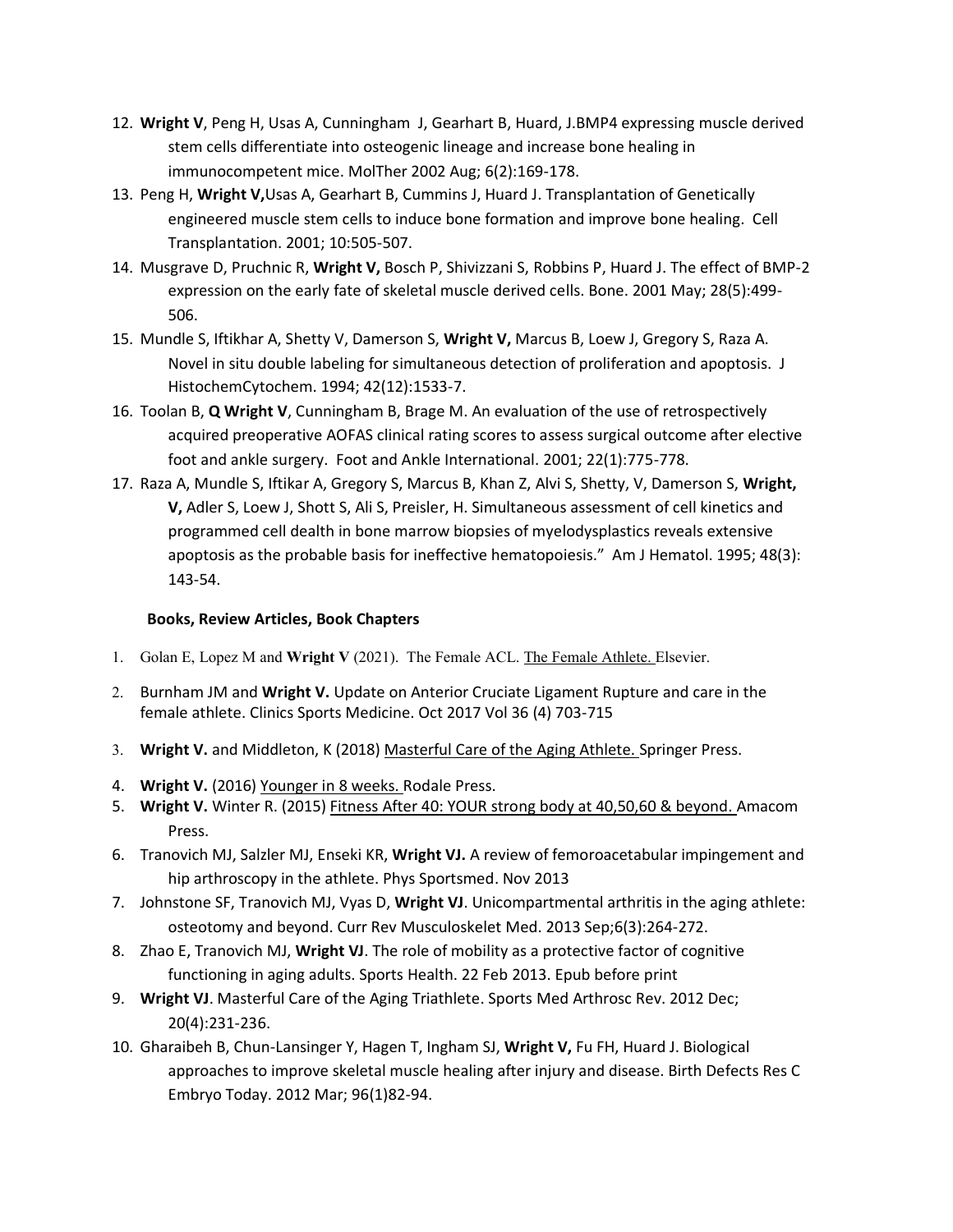- 11. Isaac C, Gharaibeh B, Will M, **Wright V**, Huard, J. Biological approaches to enhance rotator cuff healing after surgery. J Shoulder Elbow Surg. 2012 Feb; 21(2): 181-190.Review
- 12. **Wright V.** (2011) Dr. Vonda Wright's Guide to Thrive: 4 steps to Body, Brains and Bliss. Triumph Books.
- 13. **Wright V,** Chen A. Hip arthroscopy: current indications and setup. Op Tech Orthop 2010;20(4):212-216.
- 14. Manley M, **Wright V.** (2010) Benefits of Exercise. In: Micheli L, ed. The Encyclopedia of Sports Medicine. SAGE Publications, Inc
- 15. Wroblewski A, **Wright V**. (2010) Senior Athletes. In: Micheli L, ed. The Encyclopedia of Sports Medicine. SAGE Publications, Inc
- 16. Perricelli B,**Wright V.** (2010) "Age-related rates of decline in performance among elite senior athletes" The Care of the Mature Athlete., AAOS.
- 17. Wroblewski A, Mejia H, **Wright V.** The Application of Platelet-Rich Plasma to Enhance Tissue Repair. Oper Tech Orthop. 2010;20(2):98-105.
- 18. **Wright V**, Winter R. (2009) Fitness After 40: How to stay strong at any age. Amacom Press.
- 19. **Wright V,** Craig E. (2008)"Mini-open rotator cuff repair". Surgical techniques of the shoulder, elbow and knee in sports medicine. Saunders publishing.
- 20. Jordan S, Hagen T, West R,**Wright V.** (2007) "Gender differences in ACL Injury." Current Concepts in ACL Resonstruction. Slack publishing.
- 21. **Wright V.** Osteoporosis in Men. J Am Acad Orthop Surg 2006 Jun; 14(6):347-3.
- 22. **Wright V**, Fu FH. "Management of meniscal injuries." Current Opinion in Orthopedics. 2005; 16(2): 100-106.
- 23. Sahasrabudhe A, **Wright V,** Fluhme D, Cohen P. The occult hip fracture. Techniques in Orthopaedics. 2004; 19(3):187-196.
- 24. **Wright V,** Peng H, Huard J. Muscle-based gene therapy and tissue engineering for the musculoskeletal system. Drug Discovery Today. 2001; 6(14):728-733.
- 25. Peng H, **Wright V**, Huard J. (2001). "Stem cells in Orthopaedics". In submission to Journal of Musculoskeletal and Neuronal Interactions.
- 26. Wagner N, **Q Wright V.**Allogeneic peripheral blood stem cell transplanation: clinical overview and nursing implications. OncolNurs Forum. 1998; 25(6):1049-57.
- 27. **Q Wright, V**, Larson R, Banerjee M, Wagner N, Chaney C, Dong L, Preisler H, Raza A. Recruitment of acute myeloid leukemia cells into cycle using timed sequential high dose cytarabine (HDAC) and mitoxantrone (MX) at first relapse. Blood. 1996; 88(10).

# **Published Abstracts**

- 1. **Wright VJ,** Tranovich MJ, Salzler MJ, Costello JM, Casagranda BU. Preoperative MR arthrography Underestimates arthroscopically confirmed acetabular chondral lesions. *Arthroscopy.* 2013; 29(12):e206.
- 2. Jajeh A, Gregory S, Showel J, Riley M, **Q Wright V,** Kaiser H, Raza A, Preisler H. Preliminary analysis of Rush protocol Lymphoma 93-02 with newly diagnosed stage I-IV intermediate grade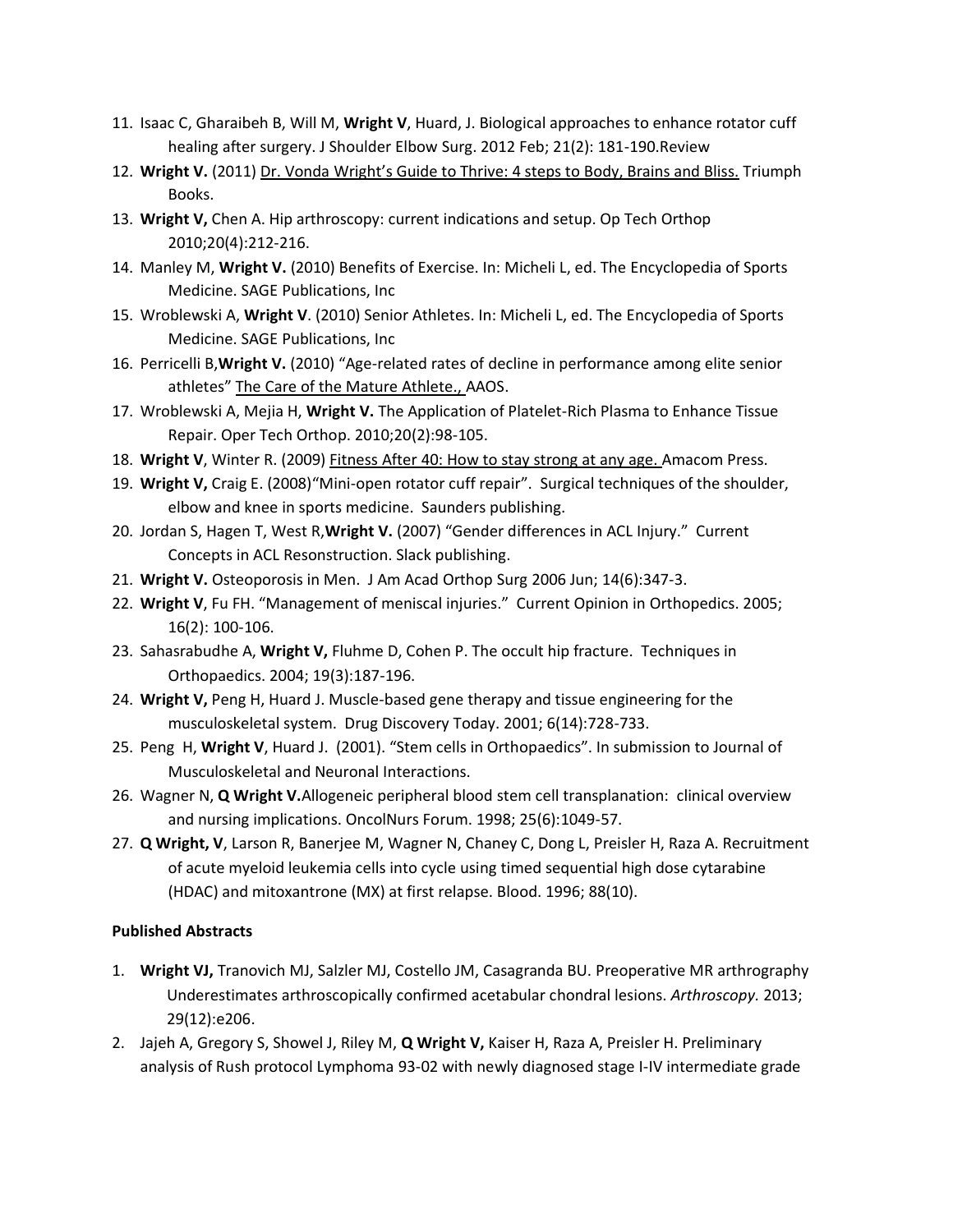and new or relapsed stage II-IV low grad Non-Hodgkins lymphomas. Blood. 1995; 86(suppl.1):815a.

- 3. Raza A, Dameron S, Clark F, Broady-Robinson L, Shott S, **Wright V,** Gregory S, Adler S, McKenna R, Showel J, Fried W, Goldberg J, Larson R, Preisler, H. In vivo modification of total cell cycle time in leukemic myleoblasts of patients with acute myeloid leukemia in response to 13-cis-retinoic acid and alpha interferon. Proc ASCO. 1994;13:311
- 4. Gregory S, Showel J, Adler S, Ghalie R, Loew J, **Wright V,**Shott S, Raza A, Preisler H. Novel approach to lymphomas. Proc ASCO. 1994; 13:387.
- 5. Shetty V, Sanoy A, Payne G, Mundle S, Marcus B, Lowe B, **Wright V,** Adler S, Gregory S, Raza A. High degree of TNG-alpha may be responsible for extensive apoptosis of bone marrow cells in MDS. Cell Prolif. 1994; 27(2):410.
- 6. Dameron S, Robinson L, Clarke E, Payne G, **Q Wright V,**Raza A. Infusion timing of thymidine analogsaffects labeling indes (LI). Cell Prolif. 1994; 27(7): 431.
- 7. Raza A, Mundle S, Shetty V, Dameron S, Khan S, **Q Wright V,**Loew J, Marcus B, Adler S, Rifkin S, GregoryS. Extremely high incidence of apoptosis may explain ineffective hematopoiesis in myelodysplastic syndromes. Leukemia Research. 1994; 18(suppl):13.
- 8. Sanghvi R, Shetty V, Sanoy A, Alvi S, Loew J, Gregory S, Shott S, Showel J, Millikan K, Chaney C, **Wright V,**Raza A. Correlation between transforming growth factor beta (TGF-B) and macrophages in the tumor microenvironment of lymph nodes from 31 patients with nonhodgkins lymphoma (NHL). Blood. 1994; 84(10):674a.
- 9. Shetty V, Mundle S, Alvi S, Sanoy A, Payne G**, Wright V,** Chaney C, Gregory S, Loew G, Marcus B, ShowelJ, Shott S, Rifkin S, Preisler H, Raza A. Role of the microenvironment and macrophages in understandng the dynamics of myelodysplastic syndrome (MDS). Blood. 1994; 84(10):152a.
- 10. Raza A, Mundle S, Iftikhar A, Khan Z, Marcus B, **Wright V,** Adler S, Gregory S. (1993). In situ end labeling(ISEL) demonstrates that as many as >75% of cells in myelodysplastic syndromes are apoptotic. Blood 1993; 82(10) suppl. 1: 374.

# **RESEARCH Support:**

|    | 1. Pete Wheeler Foundation                                           | TBI in Youth Athletes                                                                                                                 | PI 2016 \$30,000                          |
|----|----------------------------------------------------------------------|---------------------------------------------------------------------------------------------------------------------------------------|-------------------------------------------|
|    | 2. PinCH Pilot Funding- U Pitt                                       | Interactive Device                                                                                                                    | Pitch '14 \$100,000                       |
| 3. | Department of Defense-AFIRM II                                       | Development of Biological Approaches to<br>improve functional recovery/ Use<br>of Losartan to treat grade II-III<br>Hamstring strains | <b>Medical Director 2014</b><br>\$784,000 |
|    | 4. Albert B. Ferguson Pittsburgh<br><b>Foundation Research Grant</b> | Viability of Acetabular Chondral<br>Flaps Associated with FAI                                                                         | 2014<br>PI \$5000                         |
| 5. | <b>Private Grant Funding</b>                                         | Hip Preservation Registry & Biology                                                                                                   | 2012<br>PI \$100,000                      |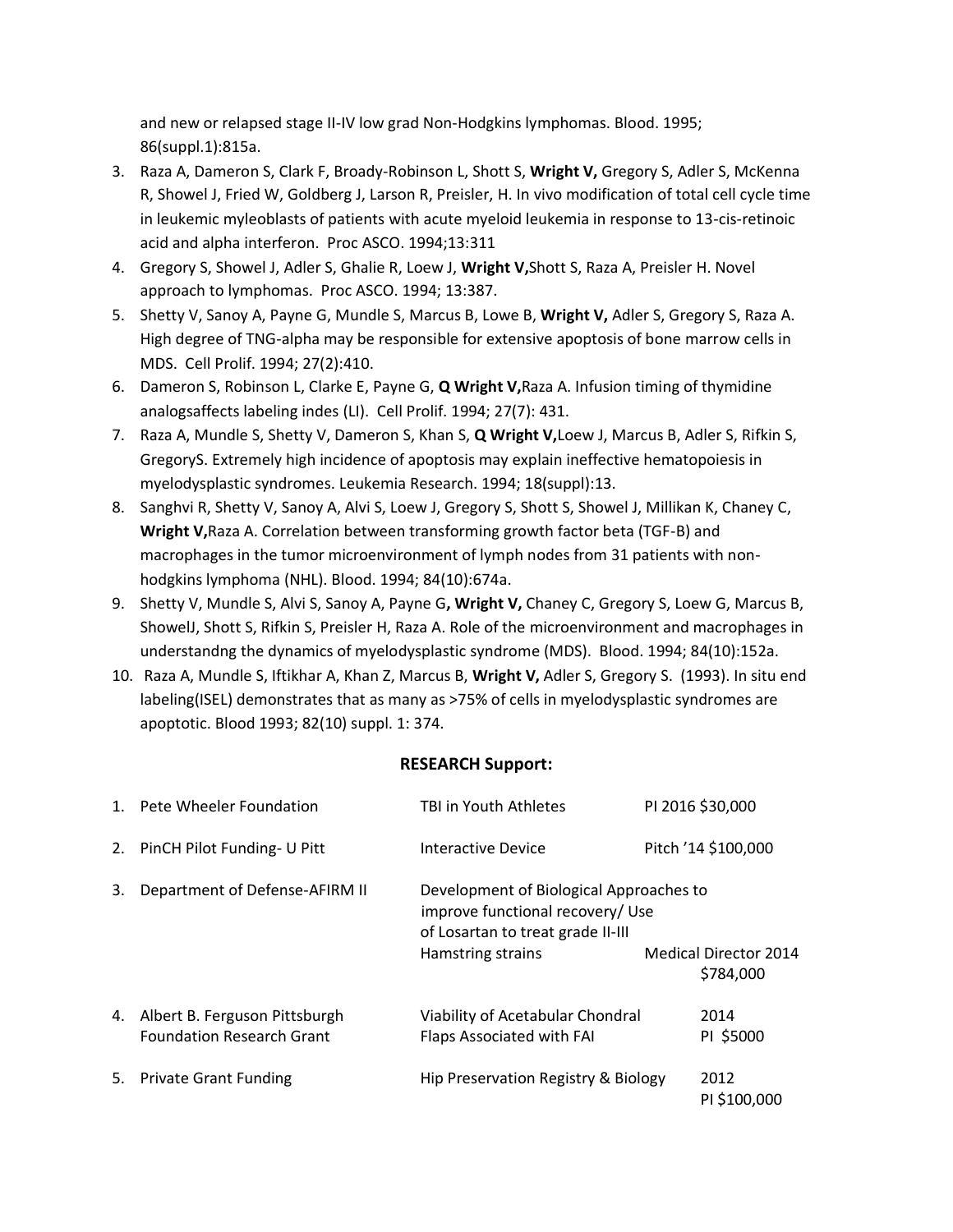| 6. | OREF/AAHKS/Zimmer Resident<br><b>Clinical Scientist Training Grant</b> | Evaluation of in vivo kinematics<br>in patients with idiopathic<br>Femoroacetabular impingment             | Co-principal<br>investigator<br>\$20,000 |
|----|------------------------------------------------------------------------|------------------------------------------------------------------------------------------------------------|------------------------------------------|
| 7. | AOSSM Young Investigator<br>Award                                      | Is stem cell tissue engineering<br>an equally viable option for tendon<br>healing regardless of age or sex | Principal<br>investigator<br>\$40,000    |
| 8. | OREF/RJOS/DePuy<br><b>Career Development Grant</b>                     | Effect of gender on stem cell<br>transplantation capacity for tendon<br>tissue engineering                 | Principal<br>investigator<br>\$50,000    |
| 9. | Albert B. Ferguson Pittsburgh<br><b>Foundation Research Grant</b>      | The effect of exercise on lean<br>muscle mass (sarcopenia) and<br>leg strength in senior athletes          | Principal<br>investigator<br>\$5000      |
|    | 10. MR Research Center Pilot<br>Grant - University of Pittsburgh       | The effect of exercise on lean<br>muscle mass (sarcopenia) and<br>leg strength in senior athletes          | Principal<br>investigator                |
|    | 11. Albert B. Ferguson Pittsburgh<br><b>Foundation Research Grant</b>  | Investigation of human WBC<br>as carrier cell for ex vivo<br>gene therapy in orthopaedics                  | Principal<br>investigator<br>\$5000      |

# **CURRENT RESEARCH INTERESTS:**

### N-SPIRe- Nona Sports Performance, Innovative Research and Education

Founding this sports research institute will include endowing the collaboration of 2 universities and Hughston Orthopaedics strategic partners to solve innovative clinical and research questions in sports medicine, esports medicine and non-narcotic post-operative pain management.

### Hip Preservation Program- Hughston Orthopaedics Southeast

The hip preservation program includes expanding the science behind various arthroscopic surgical procedures through research in three areas:

1) Basic Science, including the analysis of various hip tissue pathologies and harnessing the body's innate capacity to heal;

2) Clinical outcomes, through maintaining a research registry of all hip arthroscopy procedures;

3) Biodynamics of the hip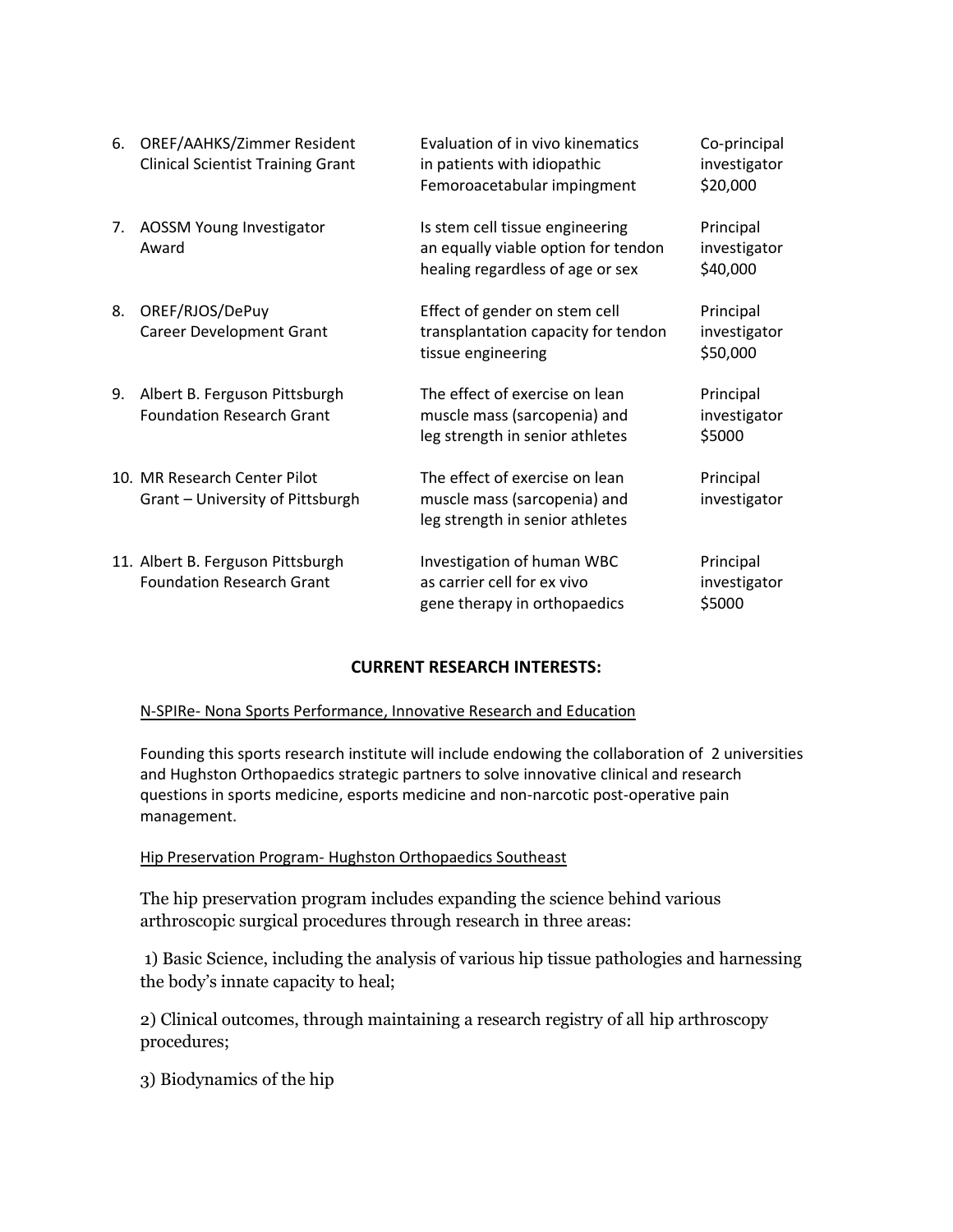4) The use of Clinical biologics and stem cells via ultrasound guidance in hip preservation

## Performance and Research Initiative for Masters Athletes (PRIMA)-

PRIMA is the first medical program of its kind specifically designed to maximize performance and minimize injury in masters athletes. The program includes studies of musculoskeletal aging in the laboratory and clinical setting. This work has been rewarded with grants, publications and national and international presentations as summarized.

Co-principal investigator, Clinical and Translational Research Lab (CTRL) 2006 – 2010 Stem Cell Research Center, University of Pittsburgh

### **PRESENTATIONS**

**Wright, V.,- Several hundred community and innovation conference presentations 2018-2021. Wright, V., "** Millennial Health: Pivoting to the future" Lake Nona Impact Forum, Orlando FL March 2017 **Wright, V., "** Vitality: LiveMore" Keynote: Montage Health Summit, Monteray, CA October 2017 **Wright, V., "** Harnessing the biologic fountain of youth" Vail Scientific Summit, Vail, CO August 2017 **Wright, V., "**The power of passion branding" Health Further Summit, Nashville TN, August 2017 **Wright, V., "**Vitality: LiveMore" Keynote: John Hancock Summit, Vail CO, July 2017 **Wright, V.,** "Live MORE: the long and short of chasing two rabbits" Keynote: University of Pittsburgh Department of Plastic Surgery Annual Faculty Retreat, Pittsburgh, PA May 2017 **Wright, V.,** "Vitality: LiveMore" Keynote: AALU Annual Meeting, Washington DC, April 2017 **Wright, V.,** "Longevity: Finding the fountain of Youth" Young Presidents' Organization, Los Angeles, CA March 2017 **Wright, V.,** "Vitality: LiveMore" Keynote: John Hancock, Laguna Beach, CA March 2017 **Wright, V.,** "One Heart" Keynote American Heart Association Charlotte, NC, February 2017 **Wright, V.,** "HOT for your Health: Relentless Health Innovation" Keynote: Hot for your Health, Pittsburgh, November 2016 **Wright, V.,** "Health the way you want it: Millennial's speak out" Keynote and Founder-Women's Health Conversations, November 2016 **Wright, V.,** "The future of Orthopaedic Surgery" Exponential Medicine, Singularity University, San Diego, October 2016 **Wright, V.,** "Vitality: LiveMore" Keynote: MaGehee Group Annual Conference, Las Vegas, October 2016 **Wright, V.,** "Building Clinical Champions for Innovation" Keynote: MedTechTX2016, Austin, October 2016 **Wright, V.,** "Transforming Pittsburgh from Steel City of Healthiest City" THRIVAL Festival, September 2016 **Wright, V.,** "Vitality: LiveMore" Keynote: Lionsgate Financial, Dallas, September, 2016

**Wright, V.,** "Take the Lead" Keynote: Bank of New York Mellon- Women's Innovation Conference, Pittsburgh, September 2016

**Wright, V.,** "Vitality: LiveMORE" Keynote : Partners Financial Ideas Forum, Chicago, September 2016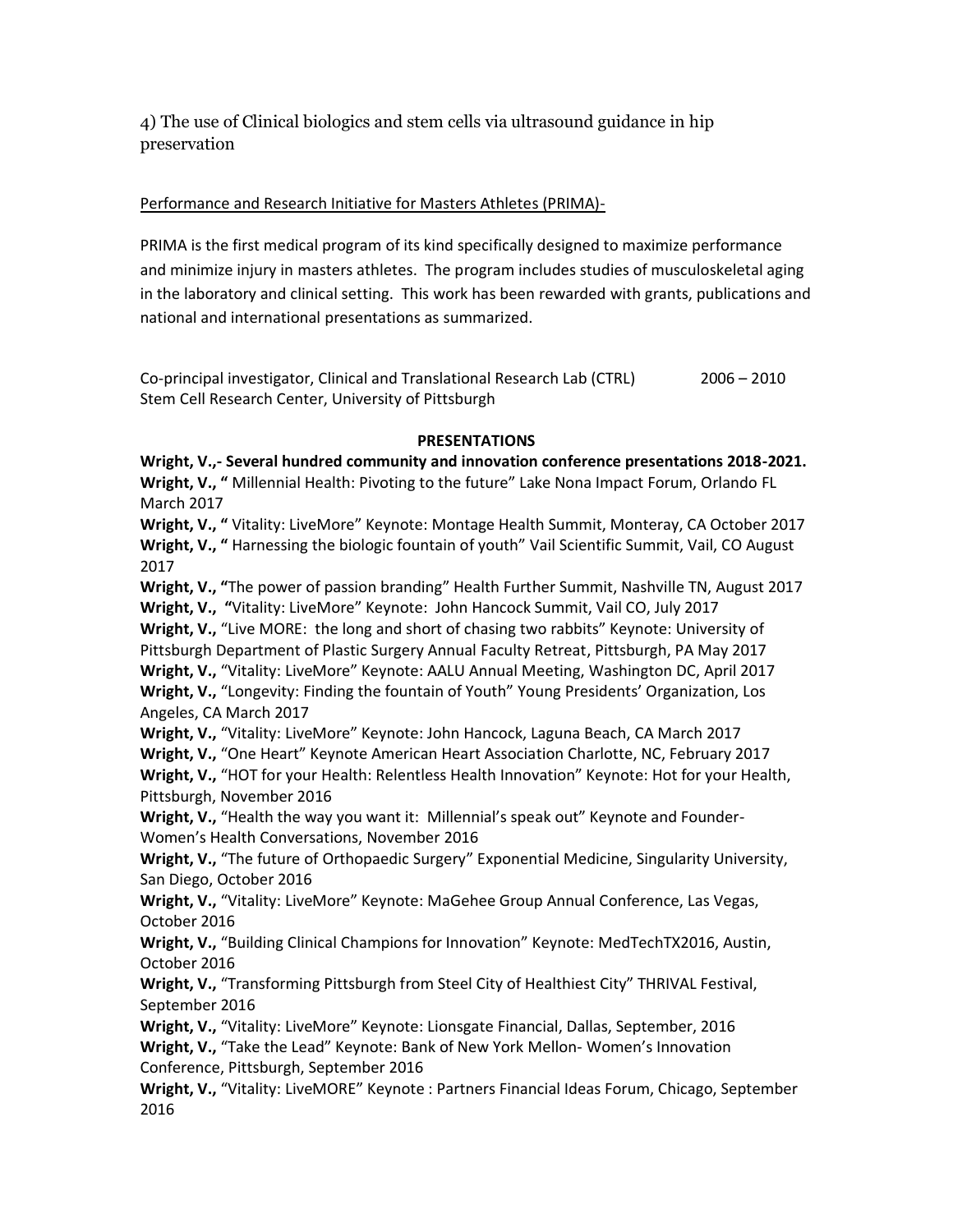**Wright, V.,** "Transforming Pittsburgh from Steel City to Healthiest City" Pittsburgh Rotary, September 2016

**Wright, V., "**Aging Vitally" Keynote, Jewish health foundation, August 2016

**Wright, V.,** "Can Sports save Society?" Invited presenter at Lake Nona Inform forum, Lake Nona Wellness City, FL, February 2016

**Wright, V., "**Masterful Care of the Aging Athlete: How to be strong at every age" University of Pittsburgh Winter Academy, Palm Beach, FL, February 2016

**Wright, V.,** Bedford Country Chamber Wellness Symposium Keynote, Jan 2016

**Wright, V.,** Rolling Rock Country Club Health and Wellness Week Keynote, Jan 2016

**Wright, V.,** Pittsburgh Marathon Kick-off, Jan 2016

**Wright, V.,** Giant Eagle Corp Women in Business Leadership Breakfast Keynote, Nov 2016

**Wright, V.,** Women's Health Conversations 2015- Founder,Keynote and Building Resilience Speaker

**Wright, V., "**HOT for your Health" 2015- Founder and Host, Nov 2015

**Wright, V.,** AIG Women's Networking Tea featured speaker, Oct 16, 2015

**Wright, V.,** Hefren-Tillotson Women's Investor Academy Keynote, Oct 2015

**Wright, V.,** " Greater than 85 % of Cells are living in Acetabular Chondral Flaps associated with

FAI" International Society of Hip Arthroscopy, Cambridge England, Sept 26, 2015

**Wright, V.,** " Healthy, Weatlhy & Wise" Women's Breakfast Keynote Sept 22, 2015

**Wright, V.,** "American Heart Association Power of Laughter Luncheon Keynote" Sept 19, 2015

**Wright, V.,** " Younger in 8 weeks: Prevention test panel with Rodale Press" Aug 25, 2015

**Wright, V.,** Women's Health Conversations 2014- Conference Founder and Keynote

**Wright, V., "**Masterful Care of the Aging Athlete" Grand Rounds Speaker for Hawkins Orthopaedic Group

**Wright, V., "** Women's Health Conversations: the Prescription for Prosperity" Keynote for Pittsburgh Magazine's Women in Business Event, Pittsburgh, PA July 30, 2014

**Wright, V., "** Basic Science of Aging: Implications for the Male and Female Athlete" AAOS Advanced care of the Aging Athlete. La Jolla, CA June 20, 2014

**Wright, V., "** Performance Optimization in the Masters" AAOS Advanced care of the Aging Athlete, La Jolla, CA June 21, 2014

**Wright, V., "**Women's Health Conversations: the Prescription for Prosperity" Keynote for Meyer, Unkovic and Scott, Pittsburgh, PA June 5, 2014

**Wright, V., "** Labral Surgery," "Sports Specific Issues in Hip pain and Hip Arthroscopy" Keynote & Founder for UPMC Center for Sports Medicine 'Keeping Athletes' Hip' Conference, Pittsburgh, PA May 24, 2014

**Wright, V., "** THRIVE: 4 steps to Body, Brains and Bliss" Keynote for UPMC Nurses Conference, May 7-9, 2014

**Wright, V., "** Age-related issues in Femoral Acetabular Impingement" FAI symposium McMaster University,Burlington Ontario, May 3, 2014

**Wright, V., "** Obesity in Seniors" Partnership to Fight Chronic Disease Event, Pittsburgh, PA April 9, 2014

**Wright, V., "**Masterful care of the Aging Athlete" Osher Lifelong Learning Institute, Pittsburgh, PA January 24, 2014

**Wright, V.,** "Cross Training for Runners: Maximize Performance and Minimize Injury", UPMC Running Lecture Series, Pittsburgh, PA January 11, 2014

**Wright, V., "**Masterful care of the Aging Athlete" Osher Lifelong Learning Institute, Pittsburgh, PA January 24, 2014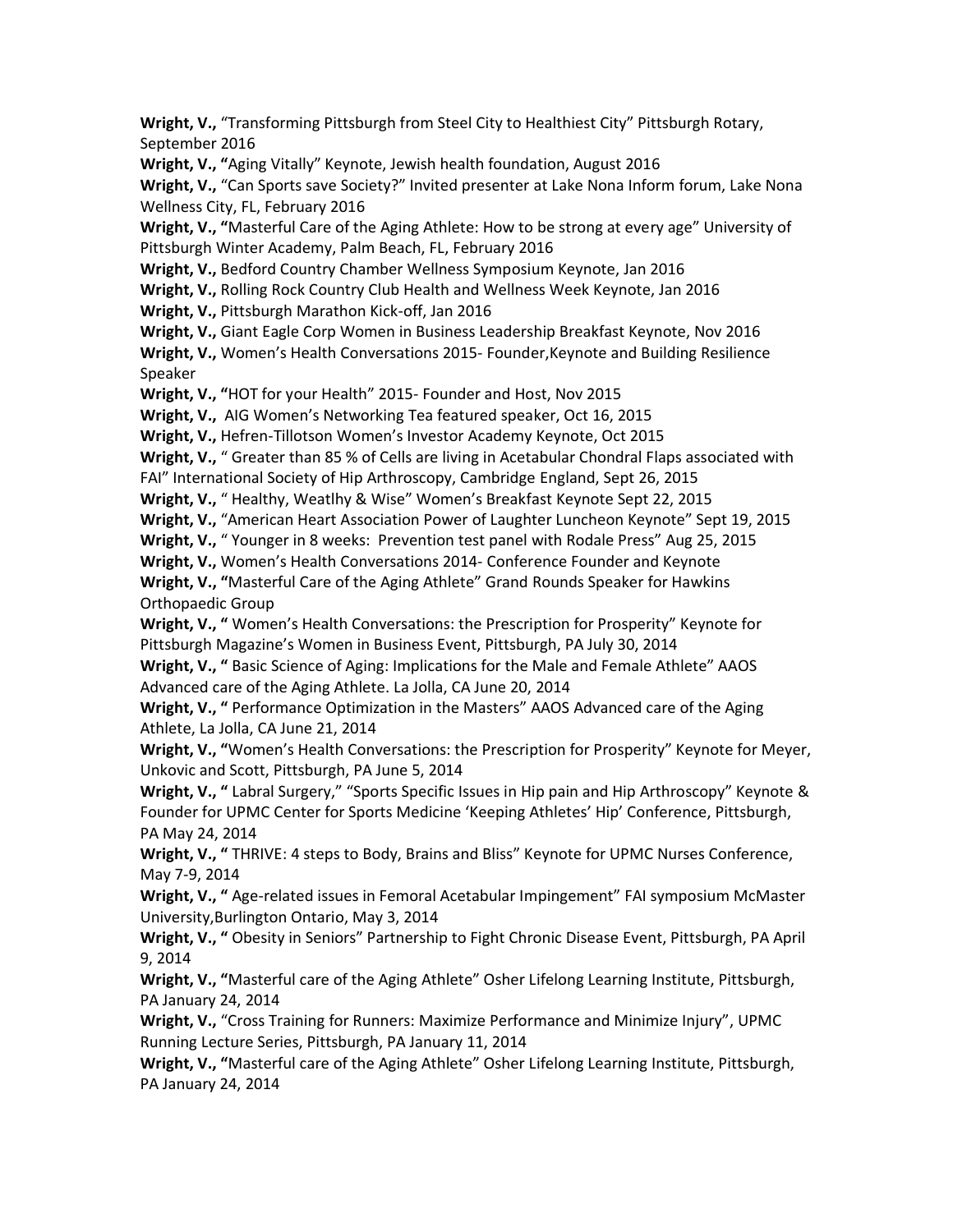**Wright, V.,** "Cross Training for Runners: Maximize Performance and Minimize Injury", UPMC Running Lecture Series, Pittsburgh, PA January 11, 2014

**Wright, V.,** "The Dynamic Warm-up for Runners" Pittsburgh Marathon Kick-off, Pittsburgh, PA January 4, 2014

**Wright, V.,** "Improving productivity by managing stress and sleep" PA Conference for Women, Philadelphia, PA November 1, 2013

**Wright, V.,** "Preoperative MR arthrography underestimates arthroscopically confirmed acetabular chondral lesions" International Society for Hip Arthroscopy Annual Meeting 2013, Munich, Germany Oct 10, 2013

**Wright VJ**, Tranovich MJ, Li H, Greco N, Huard J. "Acetabular chondral flaps are more viable than previously reported – a preliminary report of three cases" Poster at the International Society for Hip Arthroscopy Annual Meeting 2013, Munich, Germany Oct 10-12, 2013

**Wright VJ**, Tranovich MJ, Salzler MJ, Casagranda BU, Costello JM. "Preoperative MR arthrography commonly fails to diagnose iliopsoas impingement" Poster at the International Society for Hip Arthroscopy Annual Meeting 2013, Munich, Germany Oct 10-12, 2013

**Wright, V.,** "Masterful Care of the Aging Athlete" ACE Fitness Symposium, Orlando, FL Oct, 2013

**Wright, V.,** "Training the Masters Athlete" ACE Fitness Symposium, Orlando, FL Oct, 2013

**Wright, V.,** " You are Powerful, You are Strong, You move You" American Heart Association, Pittsburgh, PA, September 2013

**Wright, V.,** " Prioritizing your Body, Brains and Bliss" Women's Health Conversations 1013, Pittsburgh, PA, September 2013

**Wright, V.,**"Thrive: 4 steps to Body, Brains and Bliss" National Association of Orthopaedic Nurses, Austin, TX 2013

**Wright, V.,** "Masterful care of the aging athlete" Excela West Moreland Hospital Grand Rounds, Greensburg, PA 2013

**Wright, V.,** "Redefining old- the new science of what "old " means to athletes" Pennsylvannia Orthopaedic Society, Nassau, Bahamas 2013

**Wright, V.,** "Keeping masters knees on the road and out of the doctor's office" Pennsylvannia Orthopaedic Society, Nassau, Bahamas 2013

**Wright,V.,** "Staying competitive at any age" Bethlehem Haven, Pittsburgh, PA 2013

**Wright, V.,** "Obesity in Athletes" AAOS Pre-conference on Obesity, Chicago, IL 2013

**Wright, V.,** "Masterful Care of the Aging Athlete" UPMC Center for Sports Medicine, 2013

**Wright, V.,** "Embracing your ever-changing body" Massachusetts Conference for Women, Boston, MA 2012

**Wright, V.,** "Hip,Hip, Hooray- Femoral Acetabular Impingement" Pennsylvannia Orthopaedic Society, 2012

**Wright, V.,** "Embracing your ever-changing body" Texas Women's Conference, Austin TX 2012

**Wright, V., "**Masterful care of the Aging Athlete" University of Pittsburgh Orthopaedics Grand Rounds, 2012

**Wright, V., "**Basic Science of Aging" AAOS Masters Athlete Course, Scotsdale, AZ 2012 **Wright, V.,** "Performance in the Masters Athlete" AAOS Masters Athlete Course, Scottsdale, AZ 2012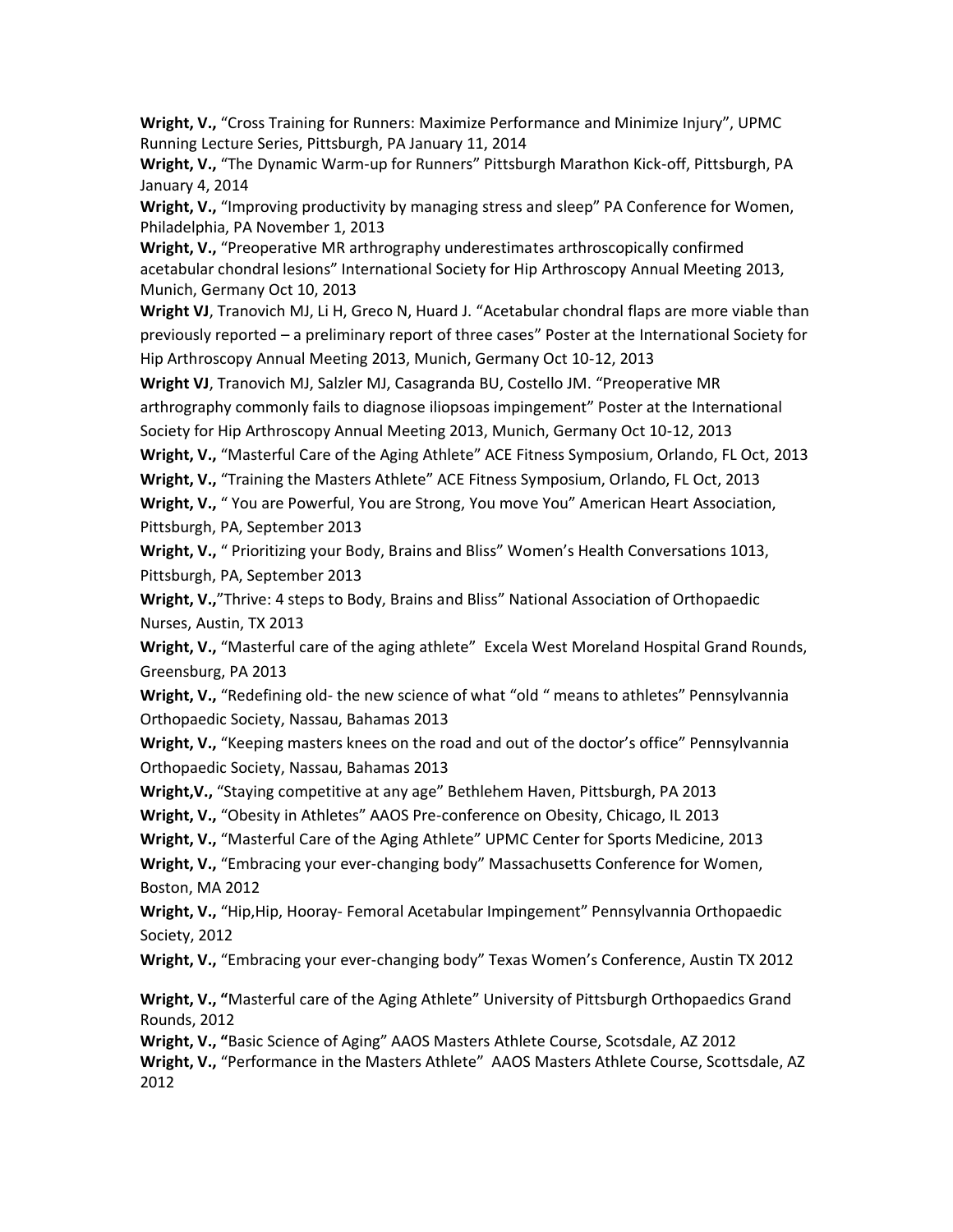**Wright, V., "**Guide to Thrive- Creating a Vision to take Action and Achieve," Carnegie Mellon University, Pittsburgh, PA 2012

**Wright, V.,** "Femoral Acetabular Impingement" Moderator- International Society for Hip Arthroscopy (ISHA), Paris France, 2011

**Wright, V., "** Basic Science of Aging" University of Western Ontario Sports Symposium, London Ontario, 2011

**Wright, V.,** "Live Long and Prosper " University of Western Ontario Sports Synmposium, London Ontario, 2011

**Wright, V.,**" Performance in the Masters Athlete University of Western Ontario Sports Symposium, London Ontario, 2011

**Wright, V.,**" Medical Pioneer" Science and Technology Days, Carnegie Museum, Pittsburgh, PA 2011

**Wright, V.,** " Hip Arthroscopy" Pennsylvania Orthopaedic Society, Philadelphia, PA 2011

**Wright, V.,**" Masterful care of the aging athlete" Pennysovania Orthopaedic Society, Philadelphia, PA 2011

**Wright, V.,**" Regenerative Medicine is Reality not Science Fiction" Regenerative Medicine Symposium, Pittsburgh, PA 2011

**Wright, V.,** " Guide to Thrive- Creating a Vision to take Action and Achieve, NACWAA (National Association of Women Collegiate Athletics Association) convention, Pittsburgh, PA 2011

**Wright, V.,**" Thrive in the best days of your life" Canadian Women's Society, Pittsburgh, PA 2011 **Wright, V.,** "Thrive in the best days of your life" Chatham University Lecture Series, Pittsburgh, PA 2011

**Wright, V.,**" Still Got Game" Heinz Society CitiLive Lecture, Pittsburgh, PA 2011

**Wright, V.,**" Training the Masters" AOSSM IC 108, San Diego, CA 2011

**Wright, V.,** "Muscle Health" American Dietetic Association, Boston, MA 2010

**Wright, V.,** "Leadership and Athletic Performance", Army War College, Carslile, PA 2010

**Wright,V.,** "THRIVE: How to stay strong at any age." Sargent Majors College, El Paso, TX 2010

**Wright, V.,** "Live Long and Prosper" Dollar Bank Wealth Management Event, Pittsburgh, PA 2010

**Wright, V.,** "Fitness After 40: How to stay strong at any age" Go Red Event- AHA, Pittsburgh, PA 2010

**Wright, V.,** "Basic Science of Aging and Performance in the Masters Athlete" AAOS, Hilton Head, SC 2010

**Wright,V.,** "Masterful care of the Aging Athlete" AOSSM IC, Providence RI, 2010

**Wright, V.,** "Still Got Game" Washington Orthopaedic Society, Washington, DC,2010

**Wright, V.,** "Live Long and Prosper" ICE Sports Health, New York, New York, 2009

**Wright, V.,** "Masterful Care of the Aging Athlete" American Orthopaedic Society for Sports Medicine, July 2009, Keystone, CO

**Wright, V.,** Sex dimorphism in MDSC Proliferation and transplantation capacity for tendon tissue engineering, Poster- ORS, San Diego 2008

**Wright, V.,** Long-term results of ACL reconstruction with bone-patella-bone autograft: 23 year follow-up, poster AAOS, San Diego 2008

Wright, V., "Physical Wealth Management: Essentials of elite fitness and health." Citigroup Smith Barney Financial. March 3, 2007, Sarasota, FL

**Wright, V.,** "Participation in high impact sports predicts bone mineral density in senior olympic athletes." American Academy of Orthopaedic Surgery Annual Meeting, February 16, 2007, San Diego, CA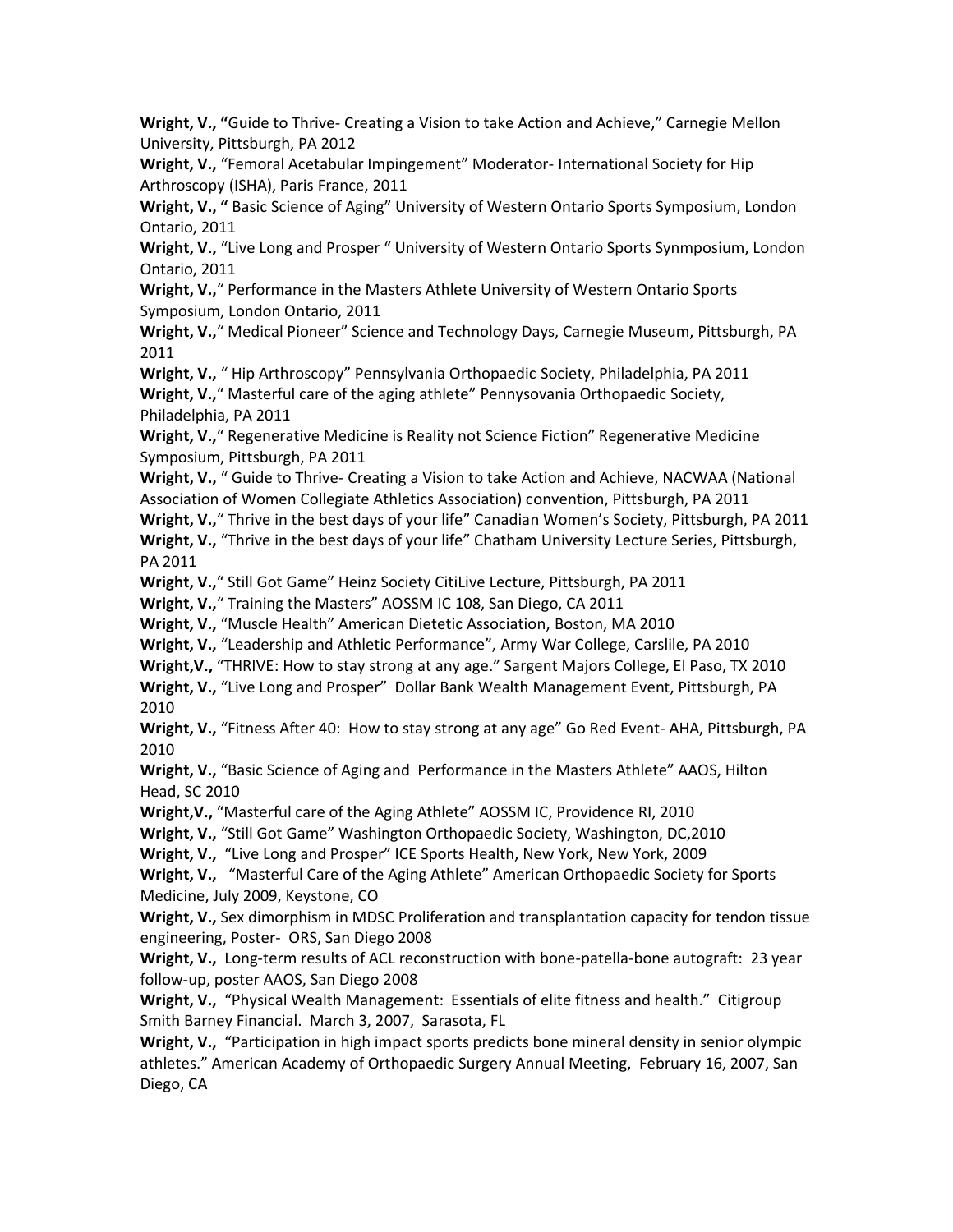**Wright, V.,** "Physical Wealth Management: Performance and Fitness for Athletes and Active agers over 40" Commonwealth Group of Smith Barney Financial. January 25, 2007, Washington, DC

**Wright, V.,** "Wear, Tear and Repair: Options for Mobility" American Academy of Orthopaedic Surgery

Press event. November 14, 2006. New York, NY

Wright, V., "ACL fibroblasts respond to mechanical load by activation of stress-activated protein kinases and transcription factors" Hospital for Special Surgery Alumni Day Wilson Award Paper November 11, 2006. New York, NY

**Wright, V.,** " How fast do we age? Age related performance decline in Senior Athletes." Visiting Professor: United States Military Academy- West Point October, 2006.

**Wright , V.,** "How fast do we age? Age related performance decline in Senior Athletes." Visiting Professor: University of Missouri- Columbia September, 2006.

**Wright, V.,** Attia, E., Bargarva, M., Hannafin, JA., "ACL fibroblasts respond to mechanical load by activation of stress-activated protein kinases and transcription factors" American Society of Mechanical Engineering, June 23 2006, Amelia Island, FL

**Wright, V.** "Life cycle of the Physically Active"AAOS Press Event. October 18, 2005. Madison Square Garden, New York, NY.

**Wright, V.** "Athletic Performance as a biomarker of aging: Lessons from the Senior Olympians .White House Conference on Aging, June 10, 2005. Pittsburgh, PA

**Wright, V.**" Anatomic ACL Double-Bundle Reconstruction: The restoration of normal knee kinematics. Linvatec Fellows Conference, April 24, 2005. Palm Island, FL

**Wright, V.** "How fast do we age? Athletic Performance as a biomarker of aging: Lessons from the Senior Olympians. University of Pittsburgh Research Day, April 27, 2005. Pittsburgh, PA Young, B., Peng, H., **Wright, V.,** Li, X., Baylink, D. and Huard, J. " Osteogenic differentiation of a myogenic cell line: A gene array analysis." Orthopaedic Research Society, February, 2003, New Orleans, LA

**Wright, V.,**Usas, A., Peng, H., Cummin, J., Gearhart, B. and Huard, J." Human WBC induce bone growth in vivo." American Academy of Orthopaedic Surgeons, February 13, 2002, Dallas, TX. **Wright, V**., Peng, H., Usas, A., Cummins, J., Gearhart, B. and Huard, J. " Bone healing in immunocompetent mice by retroviral BMP4 transduced muscle stem cells. Orthopaedic Research Society, February 10, 2002, Dallas, TX.

**Wright, V.,**Usas, A., Peng, H., Cummins, J., Gearhart, B. and Huard, J. " Ex vivo gene therapy based on human white blood cells induce bone growth in vivo. " Orthopaedic Research Society, February 13, 2002, Dallas, TX.

**Wright, V.,** Usas, A., Peng, H. and Huard, J. "Gene therapy using muscle-derived stem cells and retroviral BMP4 stimulates bone growth in immunocompetent animals." Fourth combined meeting of the OrthopaedicResearch Societies of the USA, Canada, Europe and Japan, June 1, 2001, Rhode, Greece.

**Wright, V.**, Peng, H., Usas, A. and Huard, J. "Retroviral BMP4 stimulates osteogenic differentiation of muscle-derived stem cells and induces de novo bone formation: Potential for bone gene therapy." International Bone and Mineral Society and the European Calcified Tissue Society, June 7, 2001, Madrid, Spain.

**Wright, V.**, Usas, A., Peng, H. and Huard, J." Gene therapy using novel retroviral BMP4 stimulates osteogenic differentiation of muscle-derived stem cells and induces de novo bone formation in immunocompetent animals." The American Orthopaedic Association, 34<sup>th</sup> Annual Residents Conference, April 1, 2001, Hershey, Pennsylvania.